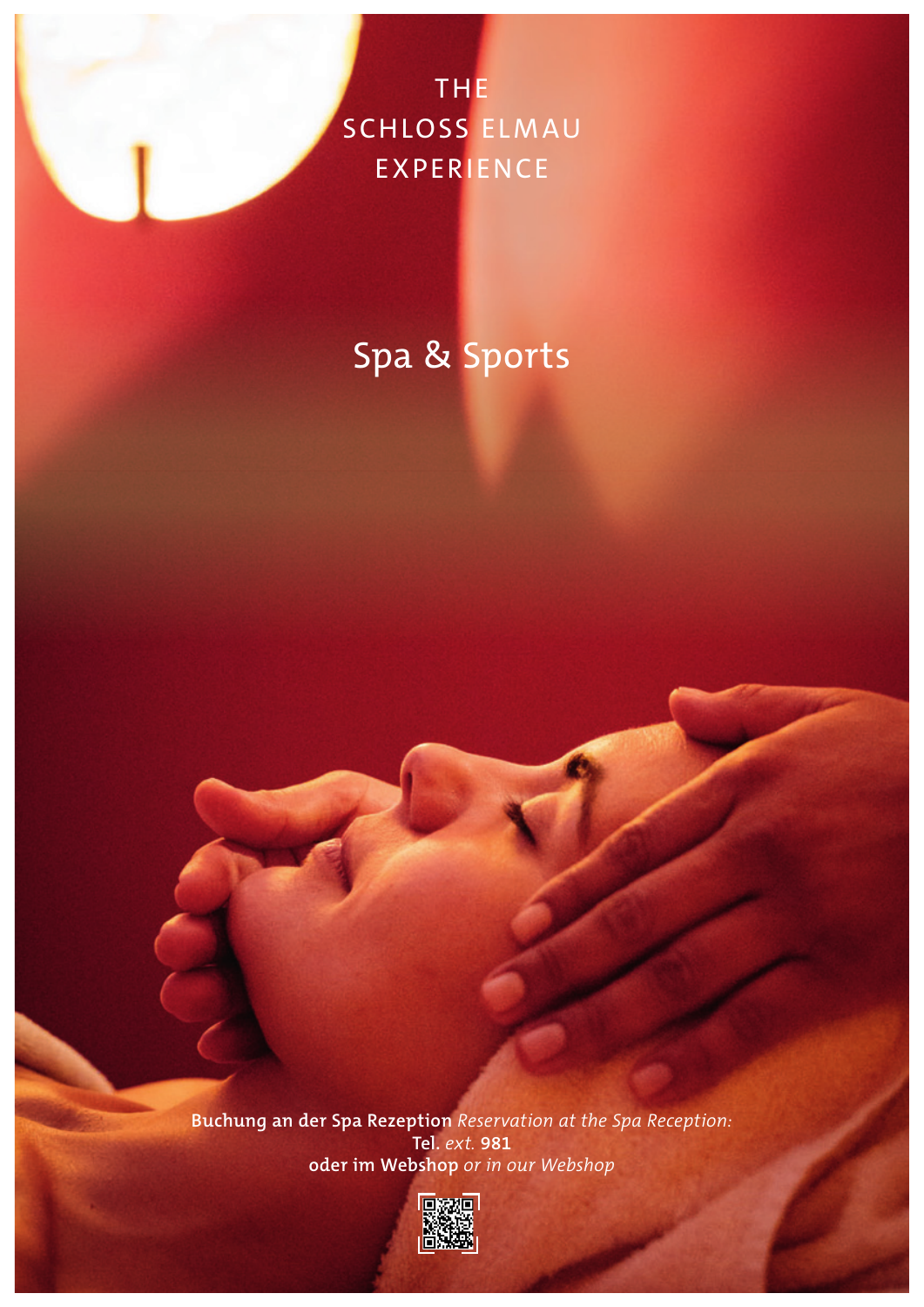|                                                                                                 | L        | €          |
|-------------------------------------------------------------------------------------------------|----------|------------|
| <b>SPORT</b>                                                                                    |          |            |
| Funktionelles Training Functional coaching                                                      | 60<br>30 | 130<br>70  |
| Lauftraining Running coach                                                                      | 60<br>30 | 130<br>70  |
| Outdoor Training (Gravel / Trailrun / Bike & Hike)<br>1-3 Personen people                       | $3-4h$   | 350        |
| Bewegungsanalyse / Laufen<br>Movement analysis / Running                                        | 60       | 150        |
| Leistungsdiagnostik Basic<br>Performance diagnostics Basic                                      | 60       | 150        |
| Leistungsdiagnostik Premium<br>Performance diagnostics Premium                                  | 120      | 280        |
| Trainingsberatung / Sportmentaltraining<br>Coaching / Mental coaching for sports                | 60<br>30 | 150<br>80  |
| Yoga / Pilates (Geräte) - 2 Personen<br>Yoga / Pilates (machines) - 2 people                    | 60<br>30 | 150<br>80  |
| Gruppenkurse - Beratung an der Spa Rezeption<br>Group classes – Consult with Spa reception desk | 60<br>30 | 350<br>180 |

#### **PRIVATE SPA EXCLUSIVE**

| Private Rooftop         |     | 5.5 h ab $1.600$ |
|-------------------------|-----|------------------|
| Private Spa Ferchenbach |     | 3 h ab 300       |
| Early/Late Sauna Time   | 1 h | 50               |

**Buchung an der Spa Rezeption Tel. 981 oder in unserem Onlineshop** *Reservation at the Spa Reception ext. 981 or in our Onlineshop*



|                                                                                                                    | Œ,             | ⊜                |
|--------------------------------------------------------------------------------------------------------------------|----------------|------------------|
| <b>MASSAGE</b>                                                                                                     |                |                  |
| Individual Relax   Focus                                                                                           | 60<br>45<br>30 | 150<br>120<br>80 |
| Deep Tissue                                                                                                        | 60<br>45<br>30 | 150<br>120<br>80 |
| Arnika-Milch + Tonikum zubuchbar<br>Arnica milk + tonic add-on                                                     |                | 10               |
| Signature Relax Massage                                                                                            | 60<br>45       | 150<br>120       |
| Fußreflexzonen-Massage<br>Foot reflexology massage                                                                 | 45             | 120              |
| Fuß- und Unterschenkelmassage<br>Foot and lower leg massage                                                        | 45             | 120              |
| Lomi Lomi Nui                                                                                                      | 60             | 150              |
| Healing Stones                                                                                                     | 60<br>45       | 150<br>120       |
| Healing Blend                                                                                                      | 60             | 150              |
| Abhyanga                                                                                                           | 60             | 150              |
| Traditionelle Thai-Massage<br>Traditional Thai Massage                                                             | 60             | 150              |
| Thai-Öl-Massage Thai Oil Massage                                                                                   | 60             | 150              |
| Thai-Öl-Massage Nacken & Rücken<br>Thai Oil massage neck & shoulders<br>60' mit Kräuterstempel 60' with herb stamp | 45<br>60       | 120<br>150       |
| Thai-Fußmassage Thai foot massage                                                                                  | 45             | 120              |

# **MEDIZINISCHE ANWENDUNG** *MEDICAL TREATMENTS*

| Medizinische Massage          | 60<br>45 | 180<br>140 |
|-------------------------------|----------|------------|
| Medical massage               | 30       | 100        |
| Lymphdrainage                 | 60       | 150        |
|                               | 45       | 120        |
| Lymphatic drainage            | 30       | 80         |
| Gesundheitstraining           | 60       | 150        |
| Health training               | 30       | 80         |
| Beratung durch Frau Dr. König | 30       | 100        |
| Consultation with Dr. König   | 15       | 50         |
|                               |          |            |

# **SCHWANGERSCHAFTSMASSAGEN (AB DEM 4. MONAT)**

| PREGNANCY MASSAGES (FROM THE 4TH MONTH ON)                  |    |     |
|-------------------------------------------------------------|----|-----|
| Lomi Lomi Nui                                               | 45 | 120 |
| Fuß- und Unterschenkelmassage<br>Foot and lower leg massage | 45 | 120 |
| Lymphdrainage Lymphatic drainage                            | 45 |     |

# SPA OVERVIEW

| 60 | 180 |
|----|-----|
| 30 | 80  |
| 60 | 180 |
| 60 | 150 |
| 45 | 120 |
| 60 | 150 |
| 30 | 80  |
| 60 | 150 |
| 30 | 80  |
| 60 | 150 |
| 45 | 120 |
| 30 | 80  |
|    |     |

|                                                                                                    |    | €   |
|----------------------------------------------------------------------------------------------------|----|-----|
| <b>BEAUTY</b>                                                                                      |    |     |
| <b>GESICHTSBEHANDLUNGEN FACIALS</b>                                                                |    |     |
| Facial Individuell                                                                                 | 60 | 130 |
| Facial Express                                                                                     | 30 | 75  |
| Ultraschall Ultrasound                                                                             | 30 | 85  |
| Microdermabrasion                                                                                  | 60 | 150 |
| <b>EXTRAS</b> (solo oder zur Gesichtspflege buchbar)<br>(bookable solo or as an add-on to facials) |    |     |
| Augenbrauen stylen Eyebrow shaping                                                                 | 15 | 30  |
| Wimpern färben Eyelash tinting                                                                     | 20 | 35  |
| Augenbrauen färben Eyebrow tinting                                                                 | 10 | 20  |
| Nägel lackieren Nail polish                                                                        | 15 | 30  |

French Lack *French Lack* 25 40

| MAKE-UP                                                                         |    |     |
|---------------------------------------------------------------------------------|----|-----|
| Tages-Make-up Daytime make-up                                                   | 30 | 50  |
| Abend-Make-up Evening make-up                                                   | 50 | 80  |
| Hochzeits-Make-up Wedding make-up                                               | 60 | 100 |
|                                                                                 |    |     |
| <b>HAND &amp; FUSS HAND &amp; FFFT</b>                                          |    |     |
| Express Maniküre Express manicure                                               | 40 | 75  |
| mit Lack with polish                                                            | 55 | 100 |
| Signature Spa Maniküre Manicure                                                 | 65 | 125 |
| Express Pediküre kosmetisch<br>Pedicure (non-medical)                           | 40 | 75  |
| mit Lack with polish                                                            | 55 | 100 |
| Express Pediküre medizinisch Pedicure (medical)                                 | 45 | 85  |
| mit Lack with polish                                                            | 60 | 110 |
| Signature Spa Pediküre kosmetisch<br>Signature Spa pedicure (non-medical)       | 65 | 125 |
| Signature Spa Pediküre medizinisch<br>Signature Spa pedicure (medical)          | 70 | 135 |
| Lackieren ohne Maniküre   Pediküre<br>Polish without manicure   pedicure        | 15 | 30  |
| French Lack ohne Maniküre   Pediküre<br>French tips without manicure   pedicure | 25 | 40  |
|                                                                                 |    |     |

# **WAXING**

| Unterschenkel mit Knie Lower leg with knee | 25 | 45 |
|--------------------------------------------|----|----|
| Beine komplett Full leg                    | 40 | 70 |
| Achselzone Underarm                        | 15 | 30 |
| Bikinizone Bikini                          | 30 | 50 |
| Oberlippe Upper lip                        | 10 | 20 |
| Oberlippe und Kinn Upper lip and chin      | 20 | 35 |
| Brust / Rücken chest / back                | 40 | 70 |
|                                            |    |    |

| FÜR KIDS & TEENS FOR KIDS & TEENS                                         |          |          |
|---------------------------------------------------------------------------|----------|----------|
| Happy Facial                                                              | 50       | 85       |
| Happy Hands   Happy Feet                                                  | 35       | 55       |
| Happy Back Massage                                                        | 30<br>15 | 70<br>35 |
| Haircut - Kids bis 10 Jahre 10 years and under                            | 30       | 45       |
| Haircut - Teens kurzes Haar bis 16 Jahre<br>Short hair 16 years and under | 30       | 45       |
| Haircut - Teens langes Haar bis 16 Jahre<br>Long hair 16 years and under  | 60       | 90       |